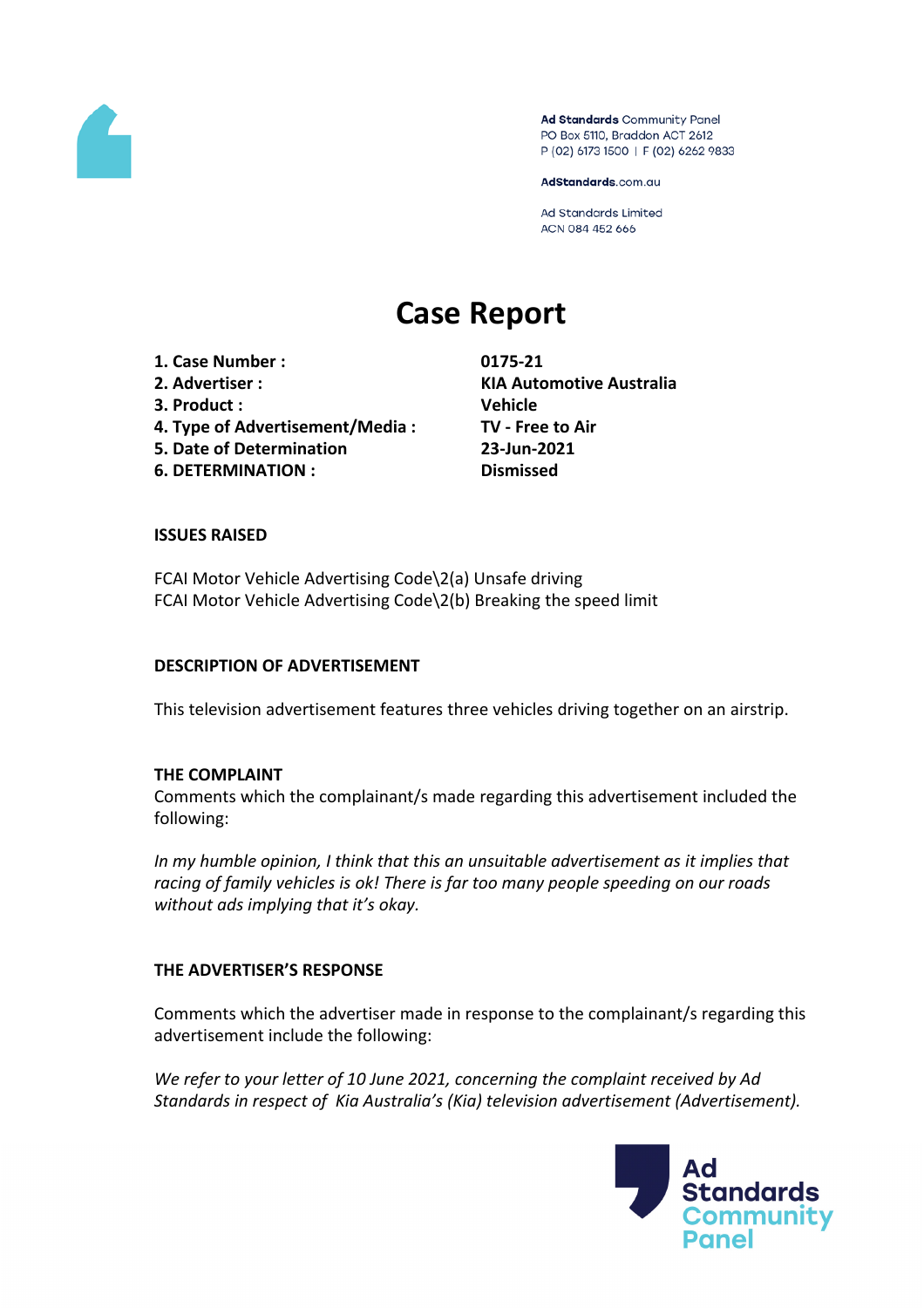

*The complainant alleges that the Advertisement raises issues under clauses 2(a) and 2(b) of the Federal Chamber of Automotive Industries Voluntary Code of Practice for Motor Vehicle Advertising (Code). Kia takes compliance with the Code very seriously.*

*For the reasons set out below, Kia disagrees that the Advertisement infringes clause 2 of the Code or any other clause of the Code.* 

#### *Background to the Advertisement*

*The Advertisement was created to promote the Kia Sorento, Seltos and Carnival (Kia cars), each of which are part of the Kia range.* 

*The Advertisement is a classic "range" advertisement, intended to illustrate the aesthetics of Kia's new car range and the company's new design language. The Advertisement is intended to target a broad range of consumers across various demographics.* 

*The Advertisement is a modified version of the original version of the Advertisement which was broadcast on 8 February 2021 to coincide with the Australian Open. Ad Standards received complaints in relation to the original version of the Advertisement and, following the Ad Standards Community Panel's determination on 24 February 2021 upholding those complaints (see case number 0036-21) (Panel's Determination), Kia ceased broadcasting the original version of the Advertisement on 8 March 2021. Kia modified the original version of the Advertisement to address the findings made in the Panel's Determination and to ensure that the Advertisement fully complied with the Code.*

*The Advertisement has been broadcast in all States and Territories of Australia since 1 May 2021. The Advertisement has been broadcast online on Kia's YouTube and social channels since 1 May 2021.*

#### *The Advertisement*

*The purpose of the Advertisement is to showcase the aesthetics of Kia's new car range and the company's new design language.*

*The Advertisement opens with an overhead shot of the airstrip located in the Shellharbour City Council. The Kia cars are driving on a wide airstrip that is clearly situated in a remote area. There are no pedestrians or cars on the airstrip and the Kia cars are at all times driving at safe distances from each other. A high angle shot displays the Kia cars driving in formation and then an eye level shot shows the Kia cars driving close to the camera.*

*The number plates "SRENTO" "CARNVL" and "SELTOS" indicate the different Kia models.*

*A low angle, close up shot of the wheels of the middle car further enhance the aesthetics of the car and showcases the new design language.*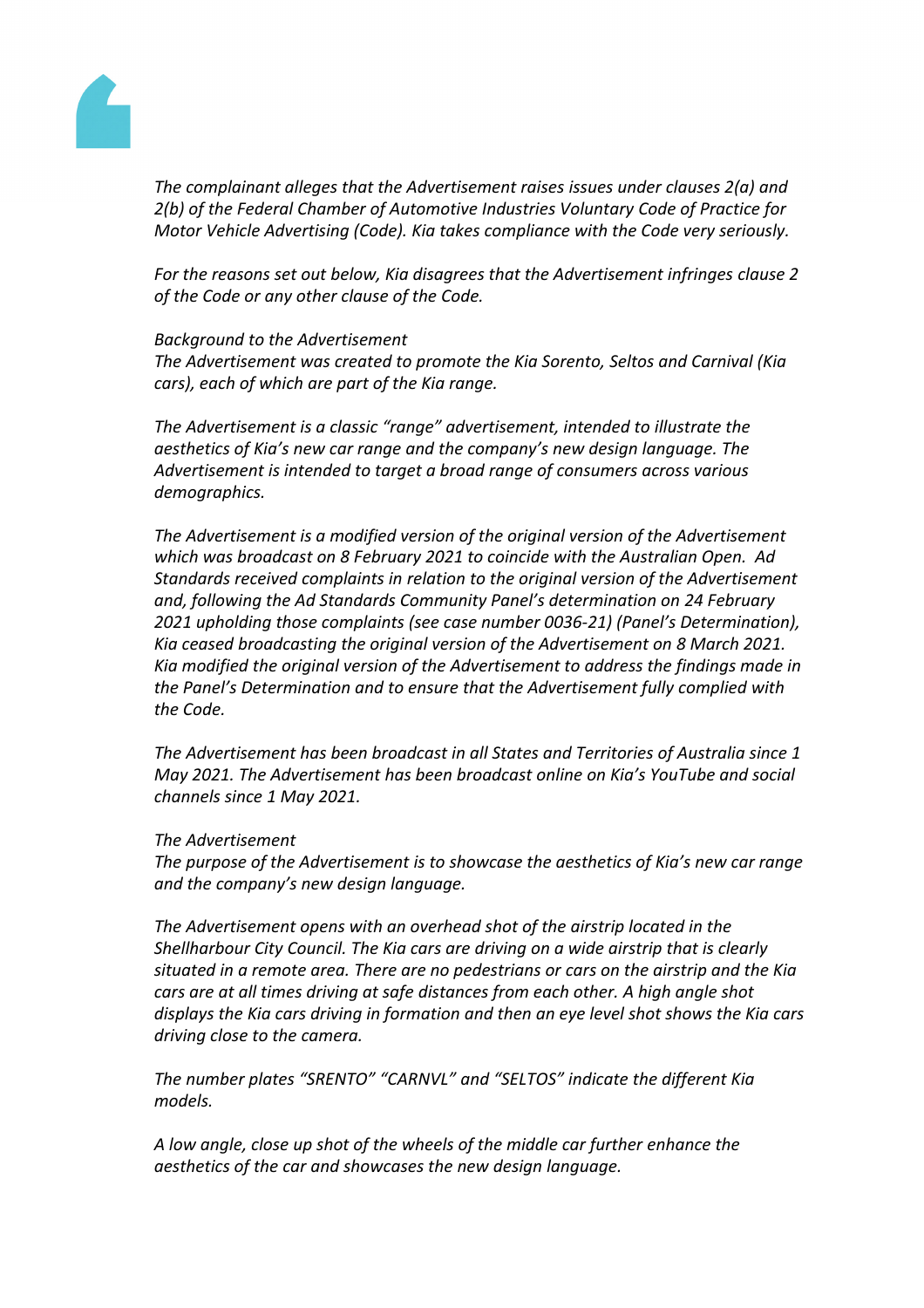

*.*

*The Kia cars are shown from behind driving forward away from the camera. The Sorento model is shown from the front approaching the camera. The screen is blacked out and the tagline "Good genes run in the family" appears. The Kia cars return to the screen and the Carnival model approaches the camera. The screen is blacked out and the tagline "This is Kia" appears, followed by the Kia logo situated on top of the tagline "Movement that inspires"*

*The Advertisement was shot under controlled circumstances using professional drivers Ben Toya, Harry Bates and Fernando Wiehrl, on a closed airstrip. The Advertisement was choreographed by a qualified professional, Harry Dakanalis, who assessed the safety of the driving and coordinated the drivers through headsets.*

*Kia confirms that all times during the Advertisement the Kia cars are shown to be travelling within the legal speed limits in the jurisdictions in which the Advertisement was broadcast.*

*In order to film the Advertisement on the closed airstrip, the production company was required to obtain relevant permits, including permission from Shellharbour City Council for the exclusive hire of the airstrip.*

*From 00:02 to 00:11 and from 00:19 to 00:23 of the Advertisement, a prominently featured super is displayed which states "Filmed with professional drivers on a closed course under controlled conditions."*

#### *The complaint*

*Kia takes compliance with the Code very seriously. Kia considers that the Advertisement does not depict conduct which is in contravention of the Code and submits that the complaint should be dismissed.*

*The Advertisement does not depict unsafe driving The Advertisement does not depict unsafe driving in contravention of clause 2(a) of the Code.*

*Clause 2(a) of the Code provides that advertisers should ensure that advertisements of motor vehicles do not portray unsafe driving, including reckless or menacing driving. The driving, whilst dynamic and skilful, is not reckless or menacing, nor does it show the Kia cars being driven in a manner that resembles the "racing of family vehicles" as argued by the complainant. The Advertisement is clearly filmed on a closed runway, and the drivers are at all times in complete control of the vehicles and are driving in a controlled manner.* 

*The intention of the Advertisement is not to promote the speed capacity of the Kia cars, but rather to emphasise the aesthetics of Kia's new car range. The Advertisement was shot under controlled circumstances using professional drivers and a disclaimer was displayed on screen which states "Filmed with professional drivers on a closed course under controlled conditions."*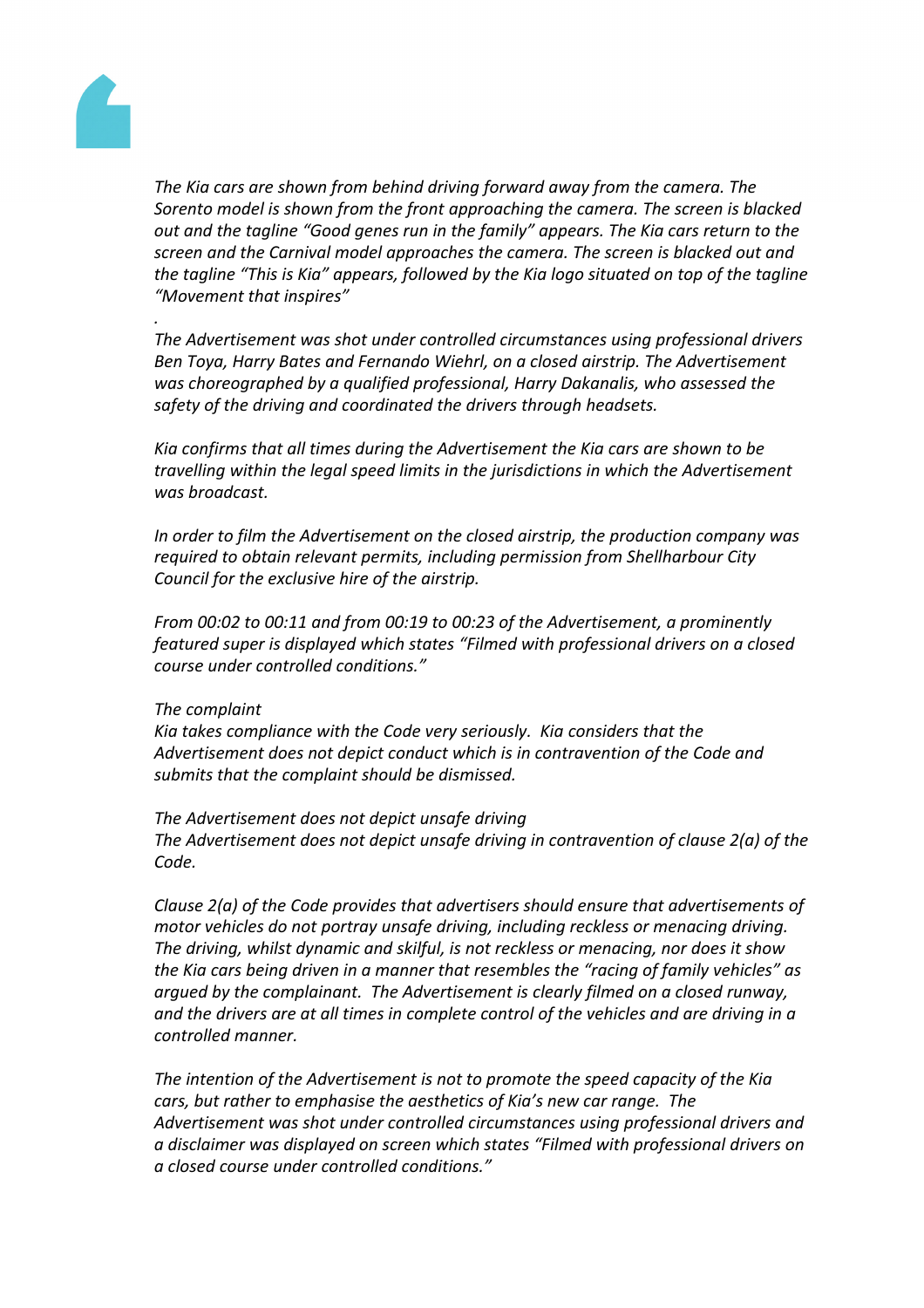

*Although the Kia cars appear to be going quickly, there is no actual indication that the speed of the vehicle is above that of a safe speed and Kia considers that speed at which the vehicle is travelling is appropriate for the conditions shown. Although at points in the Advertisement the vehicle's acceleration is audible, there is nothing overthe-top or reckless about this depiction.*

*In response to the Determination, the advertiser modified the Advertisement to remove a scene depicting three vehicles performing a 'J turn', a driving manoeuvre in which a reversing vehicle is spun 180 degrees and continues, facing forward, without changing direction of travel. No other scenes in the original version of the Advertisement were considered by the Panel to be in contravention of clause 2(a) of the Code.*

*2. The Advertisement does not depict driving in excess speed limits The Advertisement does not depict people driving at speed in excess of speed limits in contravention of clause 2(b) of the Code.*

*As set out above, at all times during the Advertisement the Kia cars are shown to be travelling within the legal speed limits in the relevant jurisdictions in which the Advertisement was broadcast, and at no time during the Advertisement is there any indication that the Kia cars are travelling in excess of the legal speed limits in the relevant jurisdictions in which the Advertisement was broadcast.*

*The Advertisement is not intended to promote the speed capacity of the Kia cars. The purpose of the Advertisement is to demonstrate to the audience, Kia's new design language and direction.*

*We note that in the Panel's Determination, the Panel stated that: … while there may be an impression of speed due to the sound of the engines and the camera techniques used, the vehicles do not appear to be driving at excessive speeds. In reaching a decision that the Advertisement did not contravene clause 2(b) of the*

*Code, the Panel determined that:*

*… there is no indication that any vehicle was exceeding the speed limit and that while it is unclear what speed was reached, it is unlikely to have been a speed which breached the law.*

*3. The Advertisement does not depict driving that would breach road safety or traffic regulations*

*The Advertisement does not depict driving which would, if it was to take place on a road or road-related area, breach any road safety or traffic regulation in contravention of clause 2(c) of the Code.*

*First, applying the Panel's Determination in respect of the original version of the Advertisement, no scenes in the original version of the Advertisement were considered to be in contravention of clause 2(c) of the Code (other than presumably the scene depicting the vehicles doing a 'J turn' which was removed from the Advertisement and which the Panel dealt with under clause 2(a) of the Code).*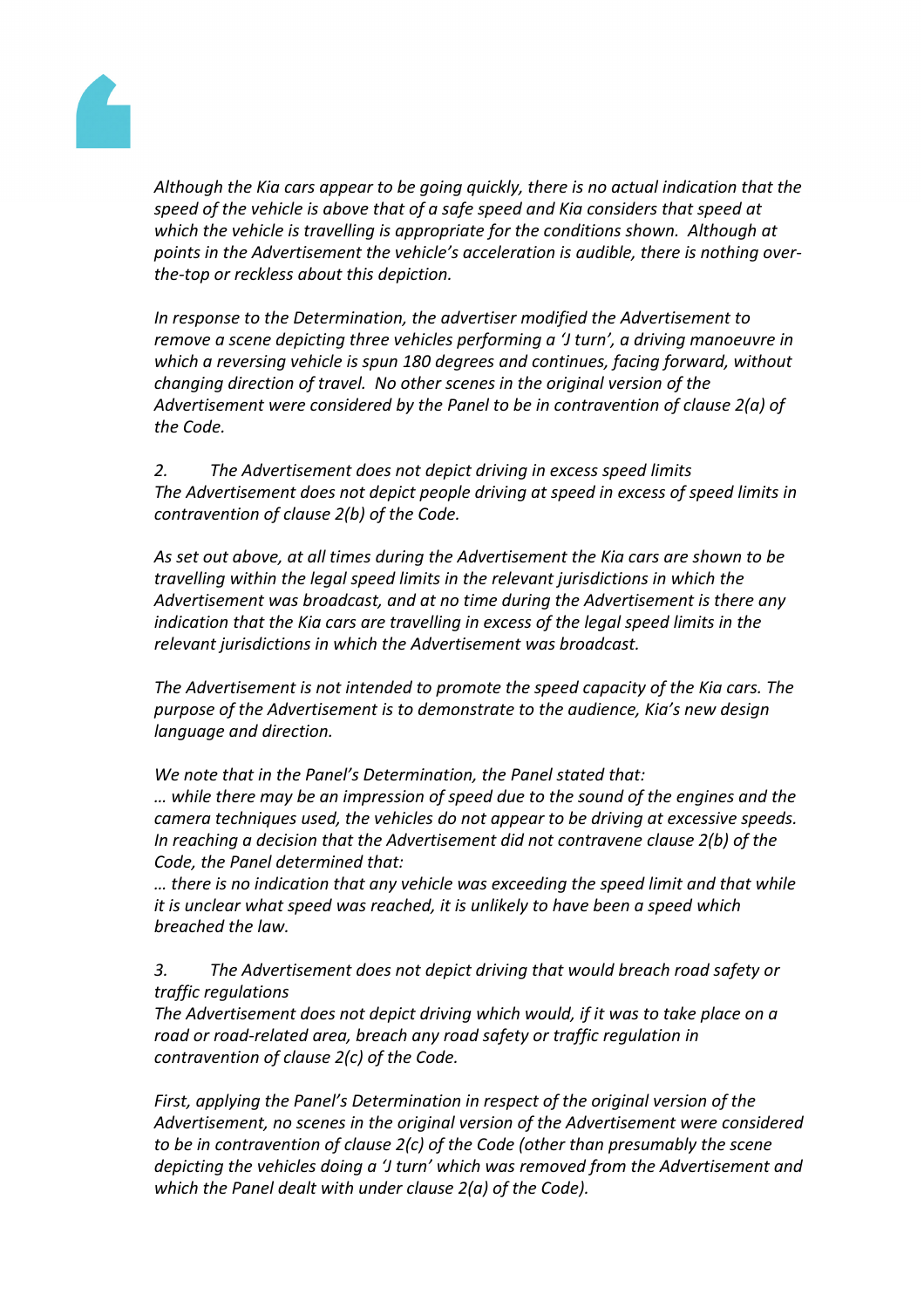

*Secondly, regarding the complainant's specific concerns that the Advertisement promotes the racing of family vehicles, there is no suggestion in the Advertisement that the vehicles are racing or that the driving shown is associated with normal onroad use of motor vehicles. The visible lines on the runway clearly indicate that the location is a closed airstrip. Reasonable viewers would understand the Advertisement to have been shot on a closed airstrip, in order to demonstrate the Kia cars in a classic "range" style of advertisement.*

*There are no pedestrians or other cars in the Advertisement and the Kia cars are at all times driven at safe distances from one another.*

*Kia engaged various safety measures in order to conduct the filming of this advertisement, including having a safety supervisor on site.* 

*In light of these factors, we respectfully submit that the Advertisement does not and could not be considered by any reasonable person to encourage or condone unsafe copycat behaviour in breach of the Code.* 

*AANA Code of Ethics not relevant for consideration Kia notes that, under the Motor Vehicle Advertising Code Practice Note, advertisements for motor vehicles which raise issues or complaints concerning safety are to be determined according to the Code as opposed to the AANA Code of Ethics. Accordingly, Kia has not dealt with the AANA Code of Ethics in its response.*

#### **THE DETERMINATION**

The Ad Standards Community Panel (Panel) was required to determine whether the material before it was in breach of the Federal Chamber of Automotive Industries Voluntary Code of Practice for Motor Vehicle Advertising (the FCAI Code).

The Panel noted the complainant's concern that the advertisement implies that the vehicles are racing and that promoting such behaviour is unsafe.

The Panel viewed the advertisement and noted the advertiser's response.

To come within the FCAI Code, the material being considered must be an advertisement. The FCAI Code defines an advertisement as follows: "matter which is published or broadcast in all of Australia, or in a substantial section of Australia, for payment or other valuable consideration and which draws the attention of the public, or a segment of it, to a product, service, person, organisation or line of conduct in a manner calculated to promote or oppose directly or indirectly that product, service, person, organisation or line of conduct".

The Panel considered whether the advertisement was for a motor vehicle. Motor vehicle is defined in the FCAI Code as meaning: "passenger vehicle; motorcycle; light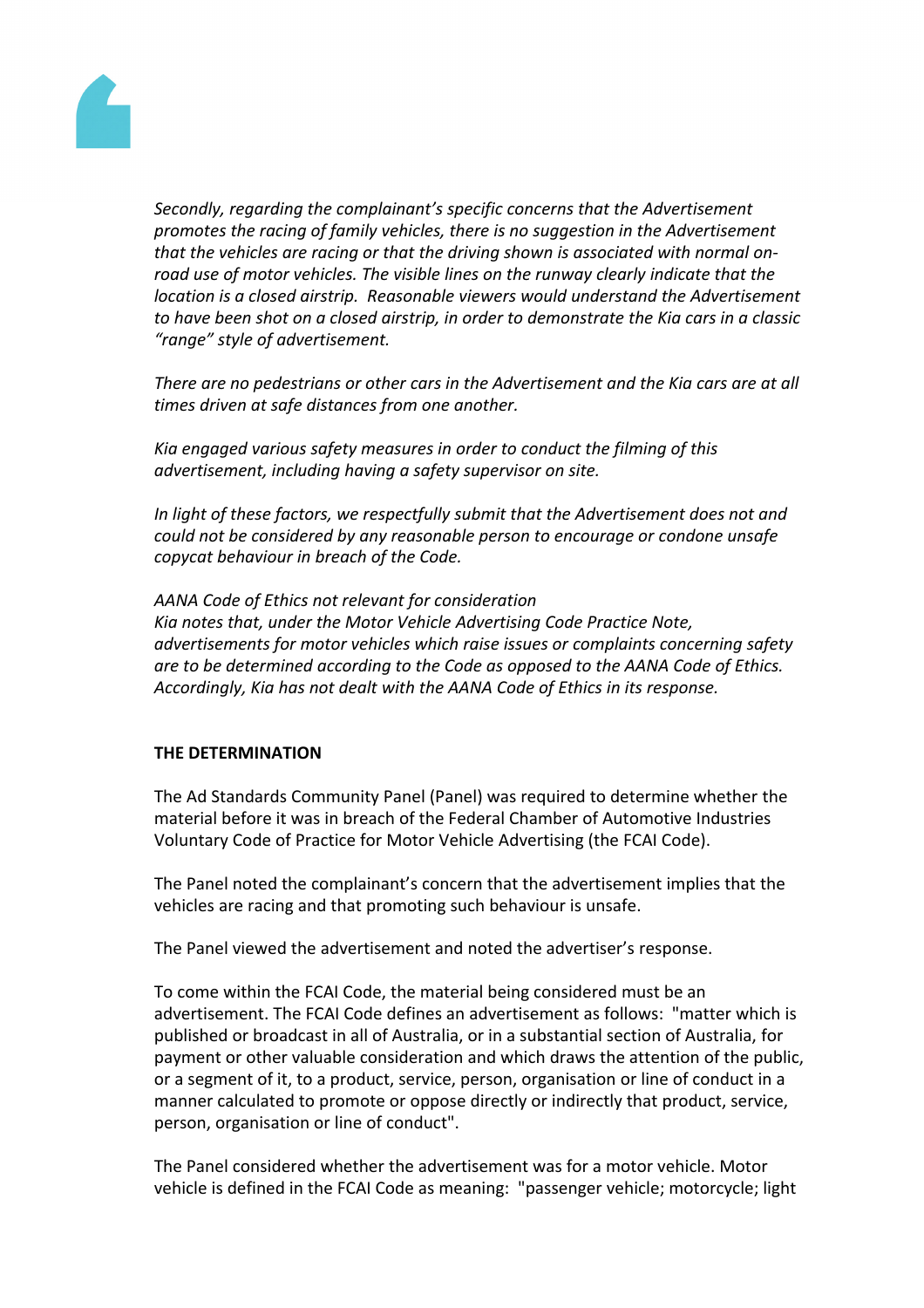

commercial vehicle and off-road vehicle". The Panel determined that the Kia vehicle depicted were a Motor Vehicles as defined in the FCAI Code.

The Panel determined that the material before it was an advertisement for a motor vehicle and therefore that the FCAI Code applied.

The Panel then analysed specific sections of the FCAI Code and their application to the advertisement.

**Clause 2(a) - Advertisements for motor vehicles do not portray ...unsafe driving, including reckless or menacing driving that would breach any Commonwealth law or the law of any State or Territory in the relevant jurisdiction in which the advertisement is published or broadcast dealing with road safety or traffic regulation, if such driving were to occur on a road or road-related area, regardless of where the driving is depicted in the advertisement.**

The Panel noted the complainant's concern that the advertisement depicts and promotes vehicles racing.

The Panel considered that the vehicle in the advertisement do not appear to be racing each other, rather they are driving in a changing formation in order to showcase the style of each vehicle.

The Panel considered that depicting three vehicles driving side by side is not itself a depiction of unsafe driving and considered that there is no imagery in the advertisement which suggests the vehicles are being driven in an unsafe manner.

#### **Clause 2(a) conclusion**

The Panel considered that the advertisement did not breach Clause 2(a) of the FCAI Code.

### **Clause 2(b) - Advertisements for motor vehicles do not portray: people driving at speeds in excess of speed limits in the relevant jurisdiction in Australia in which the advertisement is published or broadcast.**

The Panel noted that it is unclear what the speed limit was on the roads shown in the advertisement and that the speed of the drivers is unclear. The Panel considered that while there may be an impression of speed due to the sound of the engines and the camera techniques used, the vehicles do not appear to be driving at excessive speeds.

The Panel noted that the feeling of the advertisement is one of speed however considered that there is no indication in the advertisement that any vehicle was exceeding the speed limit.

#### **Clause 2(b) conclusion**